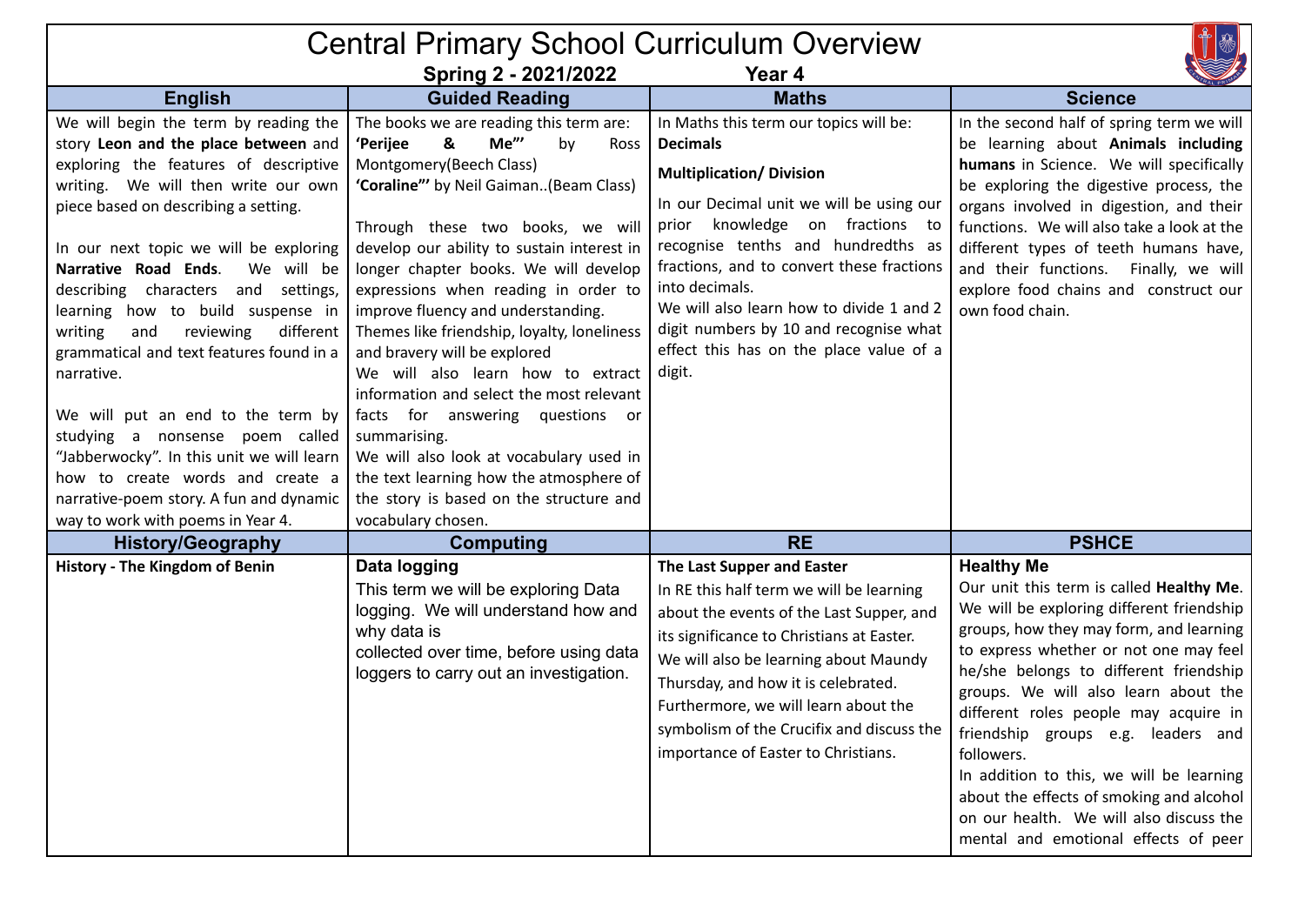| In history we will be exploring the Benin |  | to<br>learn ways<br>act<br>and<br>pressure |
|-------------------------------------------|--|--------------------------------------------|
| kingdom which was established by the      |  | assertively to resist such pressures.      |
| Edo people in West Africa in 900 AD. We   |  |                                            |
| will learn about how this kingdom         |  |                                            |
| developed into an empire, the Edo         |  |                                            |
| peoples' way of life and their successful |  |                                            |
| trade with neighbouring African           |  |                                            |
| countries and with Europe. We will also   |  |                                            |
| make comparisons between life in Benin    |  |                                            |
| in 1600 compared to that of Britain.      |  |                                            |
| Finally we will look at the causes which  |  |                                            |
| led to the collapse of the Benin Empire.  |  |                                            |
| Therefore this topic will build on the    |  |                                            |
| pupils' knowledge of Africa and will      |  |                                            |
| continue to celebrate the importance      |  |                                            |
| of traditions, cultural heritage and      |  |                                            |
| diversity.                                |  |                                            |

| <b>Central Primary School Curriculum Overview</b>                                                                                                                                                                                                                                                                                                                                                 |                                                                                                                                                                                                                                                                                                                                                           |                                                                                                                                                                                                                                                                                                                                                                                                          |                                                                                                                                                                                                                                                                                                                     |  |
|---------------------------------------------------------------------------------------------------------------------------------------------------------------------------------------------------------------------------------------------------------------------------------------------------------------------------------------------------------------------------------------------------|-----------------------------------------------------------------------------------------------------------------------------------------------------------------------------------------------------------------------------------------------------------------------------------------------------------------------------------------------------------|----------------------------------------------------------------------------------------------------------------------------------------------------------------------------------------------------------------------------------------------------------------------------------------------------------------------------------------------------------------------------------------------------------|---------------------------------------------------------------------------------------------------------------------------------------------------------------------------------------------------------------------------------------------------------------------------------------------------------------------|--|
| Spring 1 - 2021/2022                                                                                                                                                                                                                                                                                                                                                                              |                                                                                                                                                                                                                                                                                                                                                           | Year <sub>4</sub>                                                                                                                                                                                                                                                                                                                                                                                        |                                                                                                                                                                                                                                                                                                                     |  |
| <b>Music</b>                                                                                                                                                                                                                                                                                                                                                                                      | Art                                                                                                                                                                                                                                                                                                                                                       | <b>Design and Technology</b>                                                                                                                                                                                                                                                                                                                                                                             | <b>PE</b>                                                                                                                                                                                                                                                                                                           |  |
| Our topic this term is inspired by the  <br>springtime<br>festival of<br>Japanese<br>Hanami,<br>which<br>celebrates<br>the<br>spring flowers.<br>fleeting beauty of<br>Children<br>will<br>descriptive<br>use<br>vocabulary to create a Haiku, put it to<br>finally add percussion<br>music and<br>sound effects to bring all elements<br>before a<br>together<br>final,<br>group<br>performance. | <b>Marimekko Printing</b><br>During this unit of work we will explore<br>the Marimekko printing style and look<br>at how our own observational drawings<br>from the previous unit of work can be<br>converted into the same style. We will<br>also learn how to create our own<br>printing stamp and use our designs to<br>print onto fabrics and papers. | <b>Musical Instruments (Resistant</b><br>Materials)<br>This term we will be exploring basic<br>wooden musical instruments, what<br>they are made of and how they are<br>made. We will explore a variety of<br>design briefs and identify a suitable<br>one for musical instruments. We will<br>then learn about how to design and<br>make a basic instrument and ensure<br>it is aesthetically pleasing. | <b>Swimming</b><br>During this term, we will be visiting St<br>Margaret's School every Tuesday inorder<br>to use their swimming pool facility to<br>engage in swimming lessons.<br>During<br>these lessons children will acquire new<br>skills to help them to develop and<br>improve their competence in swimming. |  |
| <b>Dance</b>                                                                                                                                                                                                                                                                                                                                                                                      |                                                                                                                                                                                                                                                                                                                                                           | <b>Spanish</b>                                                                                                                                                                                                                                                                                                                                                                                           |                                                                                                                                                                                                                                                                                                                     |  |
| Dance actions<br>To explore and demonstrate a series of dance actions whilst developing teamwork<br>skills and focusing on independent thinking.                                                                                                                                                                                                                                                  |                                                                                                                                                                                                                                                                                                                                                           | Un dia en la escuela<br>In this unit Un Día de Escuela, the children will learn about school in Spain. They will<br>learn the different subjects taught, the places in school and how to express an<br>opinion. To practice they will write describe their school day.,                                                                                                                                  |                                                                                                                                                                                                                                                                                                                     |  |